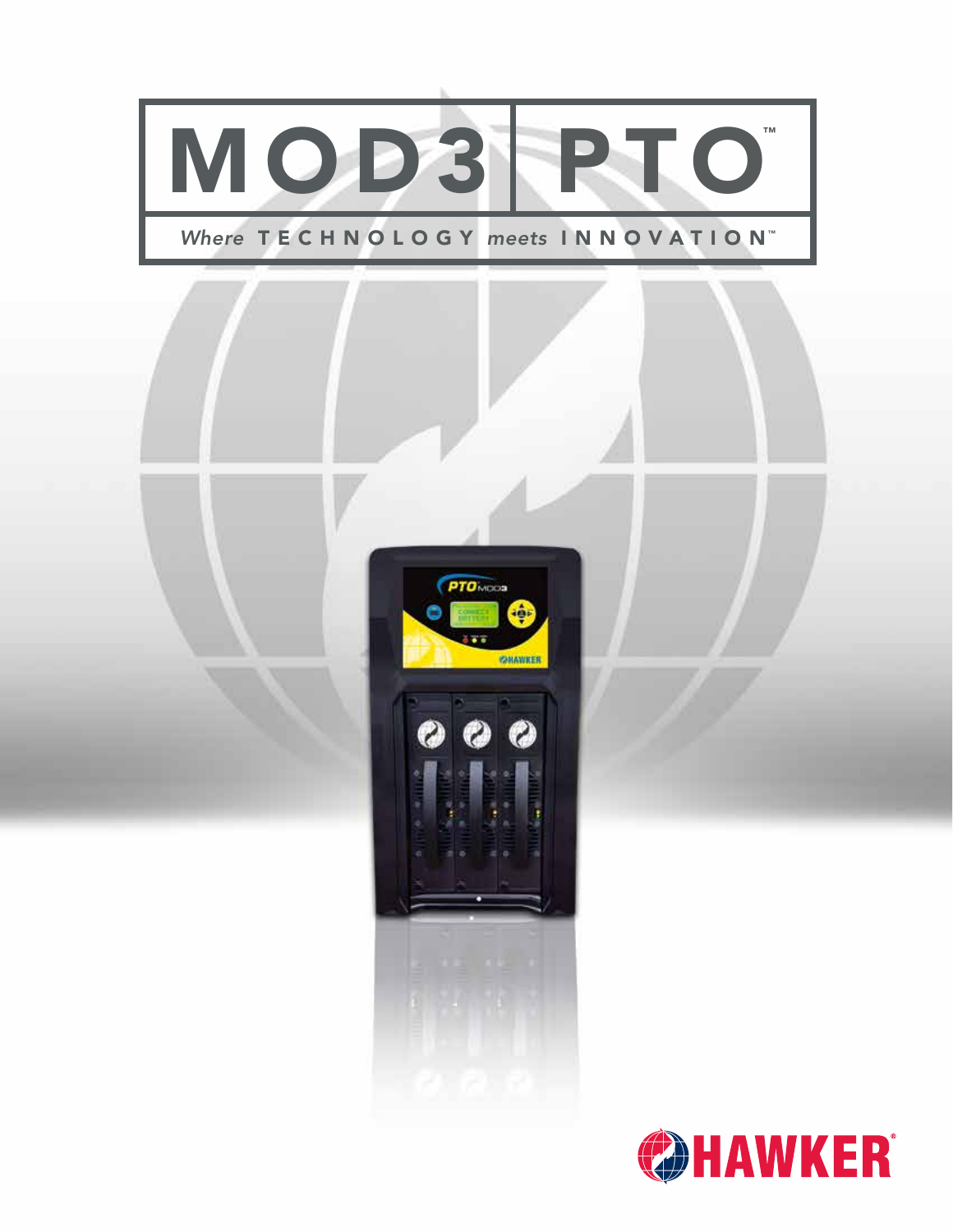HAWKER® continues its expansion of the modular high-frequency charger line with the PTO<sup>™</sup> MOD3 conventional/opportunity charger. The modular design of the PTO™ MOD3 charger provides flexible, scalable, and redundant power to meet the growing demands faced by material handling customers.

## MULTIPLE BENEFITS AND FLEXIBILITY

HAWKER®'s extensive line of modular high-frequency charging solutions includes the PTO™ MOD3 conventional and opportunity charger product. This new high-frequency charger provides economical opportunity charging capabilities and a programmable I-U-I Conventional charging profile to meet a variety of applications.

The new PTO™ MOD3 chargers have settable AH capacity and selectable DC voltage designed to make these chargers customizable and flexible in today's diverse marketplace.

The PTO™ MOD3 charger family offers full flexibility of charging operations while delivering a full range of benefits to enhance your operation.

- Convenient and easy to use
- Settable battery voltage and AH capacity
- Multiple charge profiles to choose from to accommodate a wide range of applications
- Scalable modular design for future needs
- Daily complete charge in Opportunity charge profile to maintain maximum battery life
- Cabinets can be shelf-mounted or wall-mounted.

*The modules in the HAWKER® PTO™ MOD3 chargers work as a team to deliver consistent power. Even if one module goes down, the other modules will continue charging. And it's easy to quickly switch out individual module units.*





*Every module in the HAWKER® PTO™ MOD3 chargers is stand-alone, eliminating the risk of catastrophic failures and downtime.*

### ECONOMICAL OPPORTUNITY CHARGER

The Opportunity charge profile allows operators to plug in for a quick charge during break times.

In opportunity mode, the PTO™ MOD3 charger has a start rate of up to 25% of the battery's rated capacity, or the maximum output of the charger (whichever is less), to "boost" the battery through the day. These "boosts" allow the truck to run longer between full charges. The battery is then completely charged daily via the charger's constant current finish charge to bring the battery back to a full state of charge.

#### Why opportunity charge?

- Boosting the battery throughout the day allows it to run longer between full charges
- **Elimination of battery changing**
- Reduction of fleet inventory and equipment
- **I** Improved safety levels due to not changing out batteries
- **I** Improved use of floor space by eliminating dedicated charging areas
- **Elimination of excess batteries and change-out equipment**

*Note: Opportunity charging may not be the answer for every customer and each should be evaluated for the best charging practices in their facility.*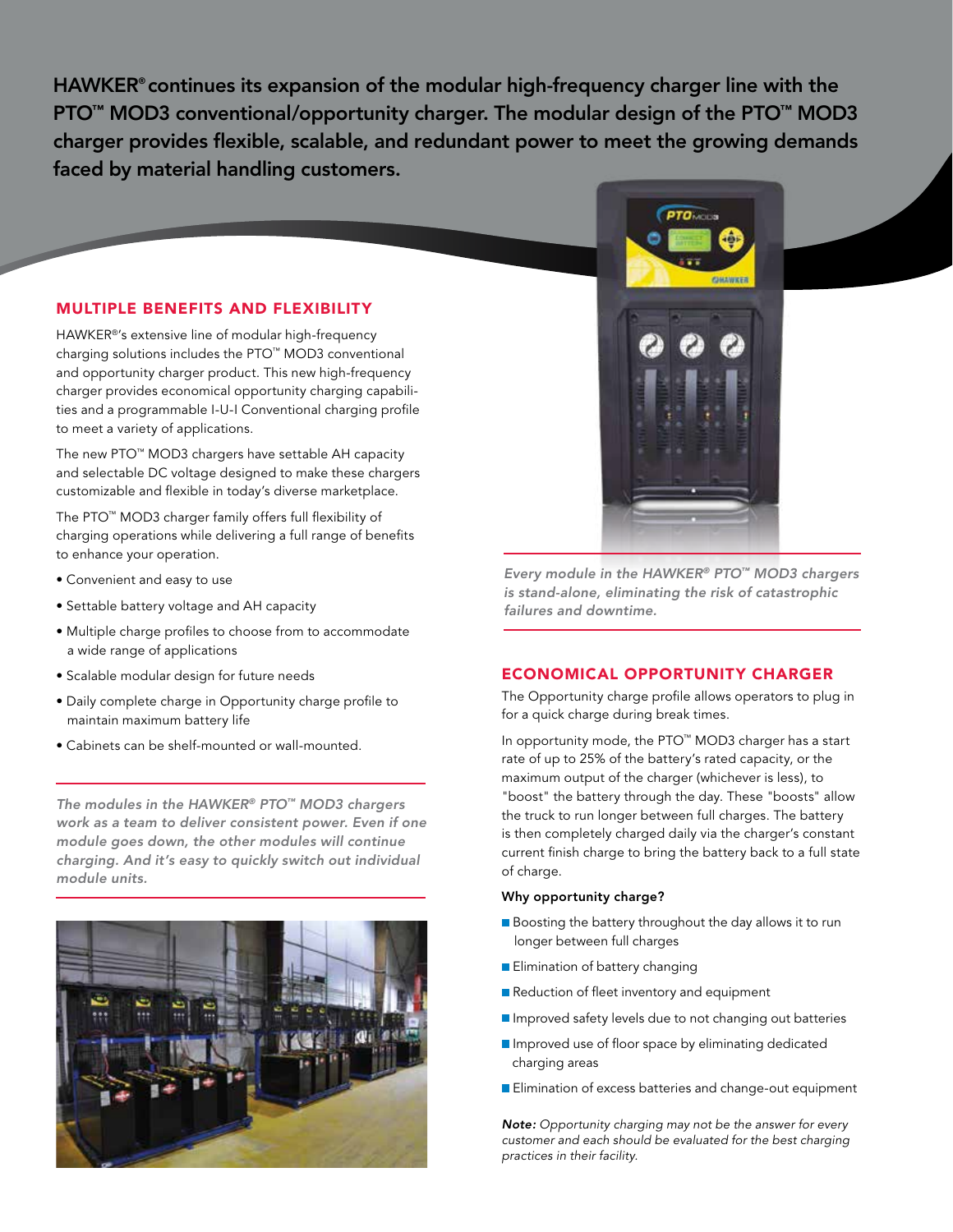# PTO™ MOD3 CHARGERS FEATURE

#### 1. Adjustable parameters

- Conventional I-U-I, Opportunity, and Cold Storage charge profiles
- Complete charge delay time
- Equalize charge day(s) of the week
- Block-out timer
- 2. Selectable DC voltage range
	- 24/36/48V or 72/80V

#### 3. AC voltage options

- 208-240 V, 480 V, or 600 V 3-phase
- 480 V single phase

#### 4. Flexible AH range

- 100 to 2,000 AH range (depending on the number of modules)
- 5. User-friendly LCD display, which shows real-time charge data of battery being charged, including:
	- battery total voltage DC current
	- battery state of charge cell voltage
	- amp hours returned to battery charge time

#### 6. Easy-to-read status lights

- Yellow = charge in process
- Green = charge complete
- $\bullet$  Red = fault
- 7. Control panel includes Stop/Start control button and Equalize push button (for a manual EQ)
- 8. Records and stores 365 days worth of charge data in memory
- 9. Built-in, real-time clock automatically adjusts for daylight saving time
- 10. USB port for downloading charge data or uploading firmware

# ADVANTAGES OF MODULAR POWER

Built on HAWKER®'s MOD3 high-frequency power platform, the new PTO™ MOD3 chargers offer all the advantages of the modular charger design.

- $\rightarrow$  Power You Can Count On The new high-frequency modular PTO™ MOD3 charger supplies dependable, proven power – delivering maximum reliability and improved efficiency to keep you moving.
- ◆ Simplified Service The PTO™ MOD3 self-diagnostics feature alerts operators to any possible failures. Replacement modules are available for quick delivery, and because of their design, installation is fast and simple.





### 3.5 kW Modules

3-bay or 6-bay cabinets from 3.5kW to 21kW 208-240 V, 480 V, or 600 V 3-phase 480 V single phase

Output voltage: 24/36/48V or 72/80V

*Note: For DC output current, please refer to product technical specifications.*

**X** Flexible. Adaptable. Fast. - The modules in HAWKER®'s chargers automatically adjust to effectively charge the battery while maintaining optimal efficiency and best power factor.

 The modular design of the PTO™ MOD3 allows for adaptation to a variety of battery capacities, potentially reducing or eliminating the need for more chargers in your fleet.

- $\odot$  Eliminate Downtime When employing two to six individual power modules, PTO™ MOD3 chargers provide you with a non-stop charge. Even if one module stops working, the rest will continue charging the battery – making downtime a thing of the past.
- Scalability for Future Needs Our modular charger design offers the advantage of scalability. The 3-bay and 6-bay PTO™ MOD3 charger cabinets allow modules to be added in response to changing power needs. Your current operations may require only a few modules to effectively charge your batteries, but if your workload changes, additional modules can be added to meet your expanded power requirements.
- Environmentally Engineered The HAWKER® PTO™ MOD3 chargers consume less electricity, simultaneously reducing battery charging costs while positively impacting our carbon footprint.

For more information on the HAWKER® PTO™ MOD3 chargers, call 1.877.7HAWKER today to speak with a HAWKER $^\circ$  representative in your area.